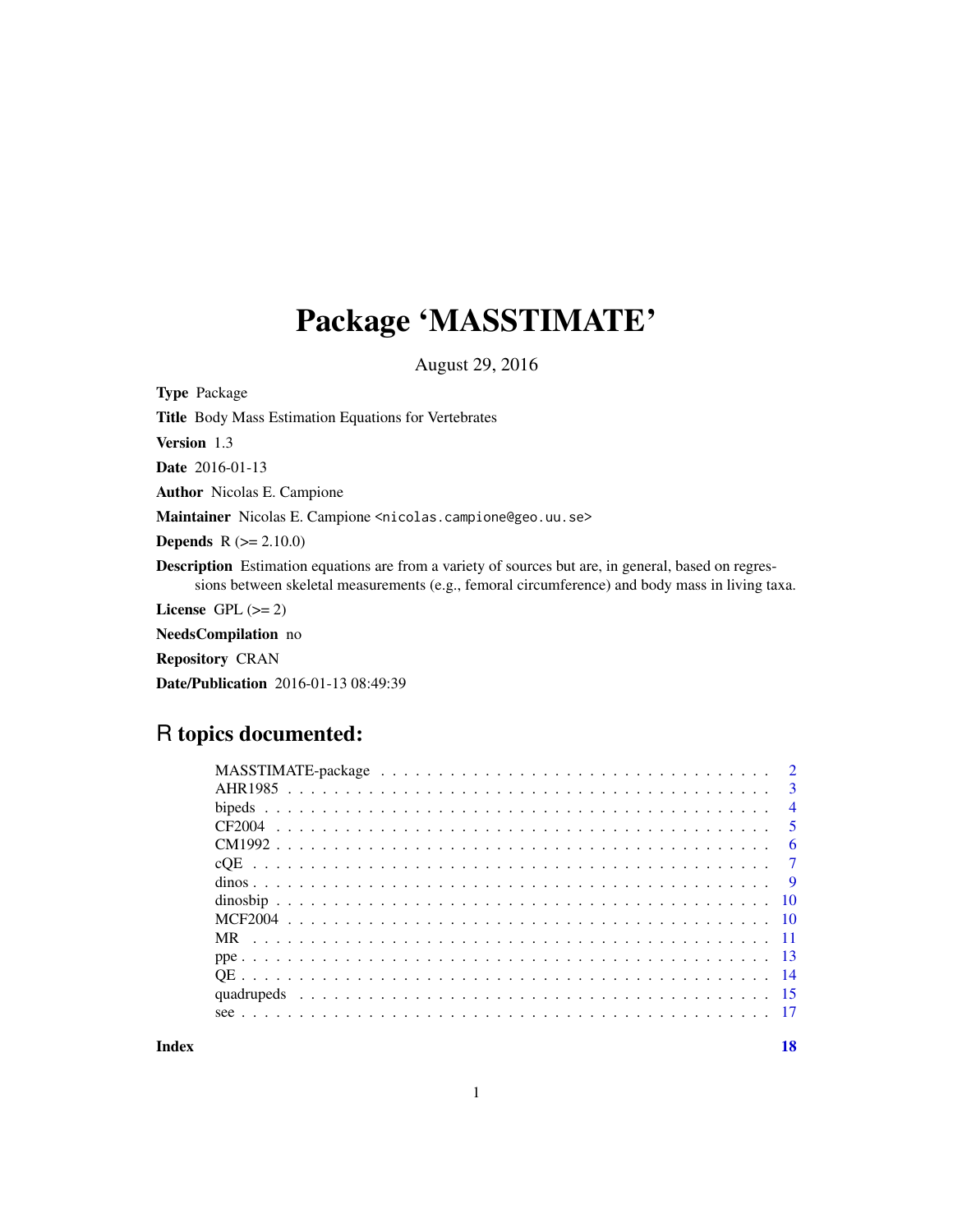<span id="page-1-0"></span>MASSTIMATE-package *Body mass estimation equations for vertebrates*

#### Description

Estimation equations are from a variety of sources but are, in general, based on regressions between skeletal measurements (e.g., femoral circumference) and body mass in living taxa

#### Details

| Package: | <b>MASSTIMATE</b> |
|----------|-------------------|
| Type:    | Package           |
| Version: | 1.3               |
| Date:    | 2016-01-13        |
| License: | $GPL(>= 2)$       |

#### Author(s)

Nicolas E. Campione

Maintainer: Nicolas E. Campione <nicolas.campione@geo.uu.se>

#### References

Anderson, J. F., Hall-Martin, A. and Russell, D.A. (1985) Long-bone circumference and weight in mammals, birds and dinosaurs. Journal of the Zoological Society of London A, 207, 53-61.

Campbell Jr., K.E. and Marcus, L. (1992) The relationships of hindlimb bone dimensions to body weight in birds. Natural History Museum of Los Angeles County Science Series, 36, 395-412.

Campione, N. E. and Evans, D. C. (2012) A universal scaling relationship between body mass and proximal limb bone dimensions in quadrupedal terrestrial tetrapods. BMC Biology, 10, 60.

Campione, N. E., Evans, D. C., Brown, C. M. and Carrano, M. T. (2014) Body mass estimation in non-avian bipeds using a theoretical conversion to quadruped stylopodial proportions. Methods in Ecology and Evolution, 5(9), 913-923.

Campione, N. E. (in review) Extrapolation of a universal scaling relationship for estimating body masses in extinct terrestrial vertebrates.

Christiansen, P. and Farina, R. A. (2004) Mass prediction in theropod dinosaurs. Historical Biology, 16, 85-92.

Mazzetta, G. V., Christiansen, P. and Farina, R. A. (2004) Giants and bizzares: body size of some southern South American Cretaceous dinosaurs. Historical Biology, 16, 71-83.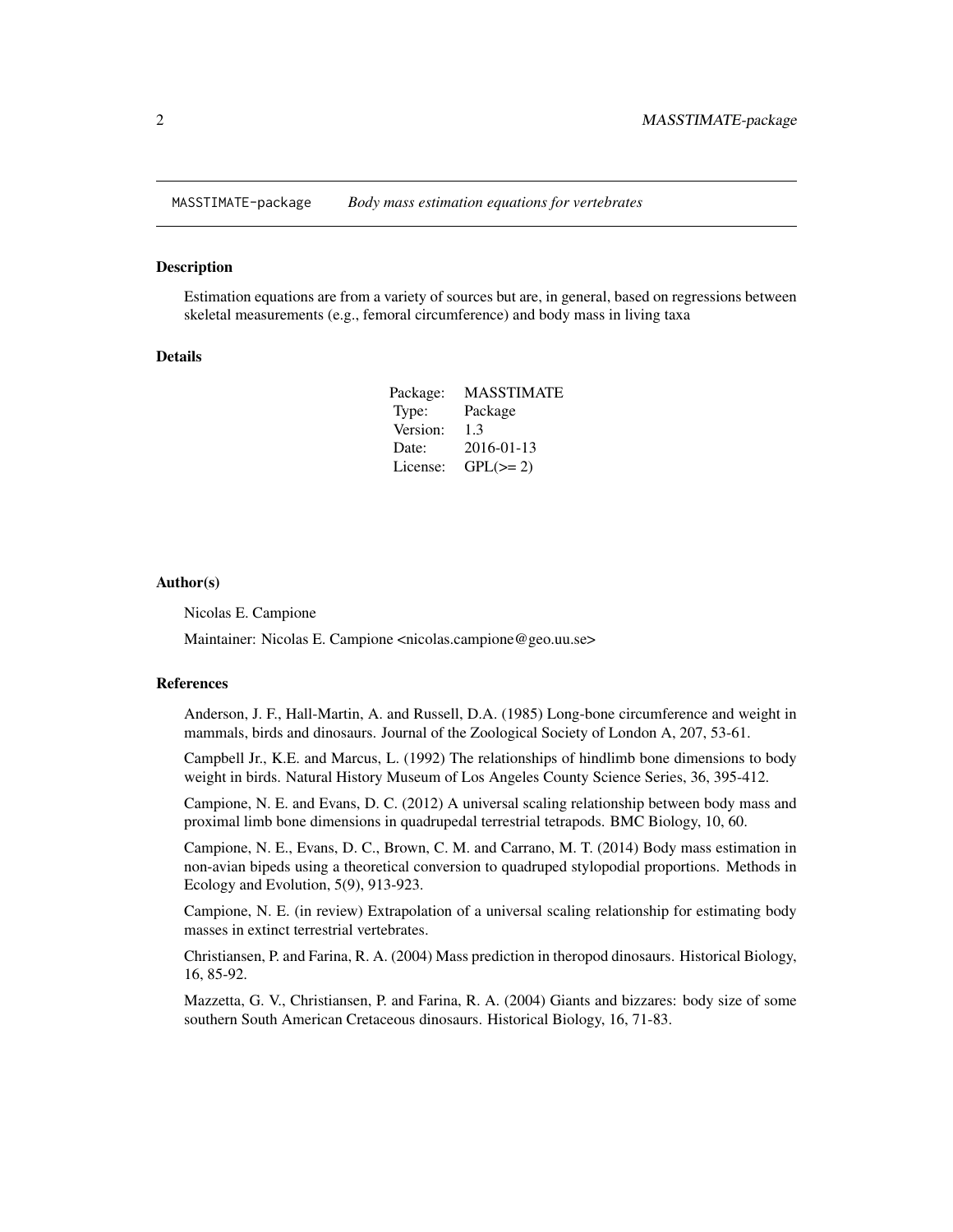<span id="page-2-1"></span><span id="page-2-0"></span>

#### Description

This function estimates body mass based on humeral and/or femoral circumferences using the quadrupedal and bipedal equations of Anderson et al. (1985)

#### Usage

```
AHR1985(HC = NULL, FC, equation = c("bip", "quad"). data=NULL)
```
#### Arguments

| HC.      | an optional value or vector representing humeral circumference (in mm) |
|----------|------------------------------------------------------------------------|
| FC.      | a value or vector representing femoral circumference (in mm)           |
| equation | desired estimation equation. Two possible choices: "quad", "bip"       |
| data     | an optional object of class = "data. frame" or class = "matrix"        |

#### Details

If equation = "bip" then only femoral circumference is needed. Both humeral and femoral circumference are needed to estimate body mass of a quadruped (equation = "quad"). If a data object is specified, the mass estiamtes will be added as a column to the data.frame or matrix within that object.

#### Value

AHR1985 A numeric value or vector representing the mass estimate(s) in grams

#### Author(s)

Nicolas E. Campione

#### References

Anderson, J. F., Hall-Martin, A. and Russell, D.A. (1985) Long-bone circumference and weight in mammals, birds and dinosaurs. Journal of the Zoological Society of London A, 207, 53-61.

#### See Also

[QE](#page-13-1) [cQE](#page-6-1) [quadrupeds](#page-14-1) [bipeds](#page-3-1) [CM1992](#page-5-1) [CF2004](#page-4-1) [MCF2004](#page-9-1)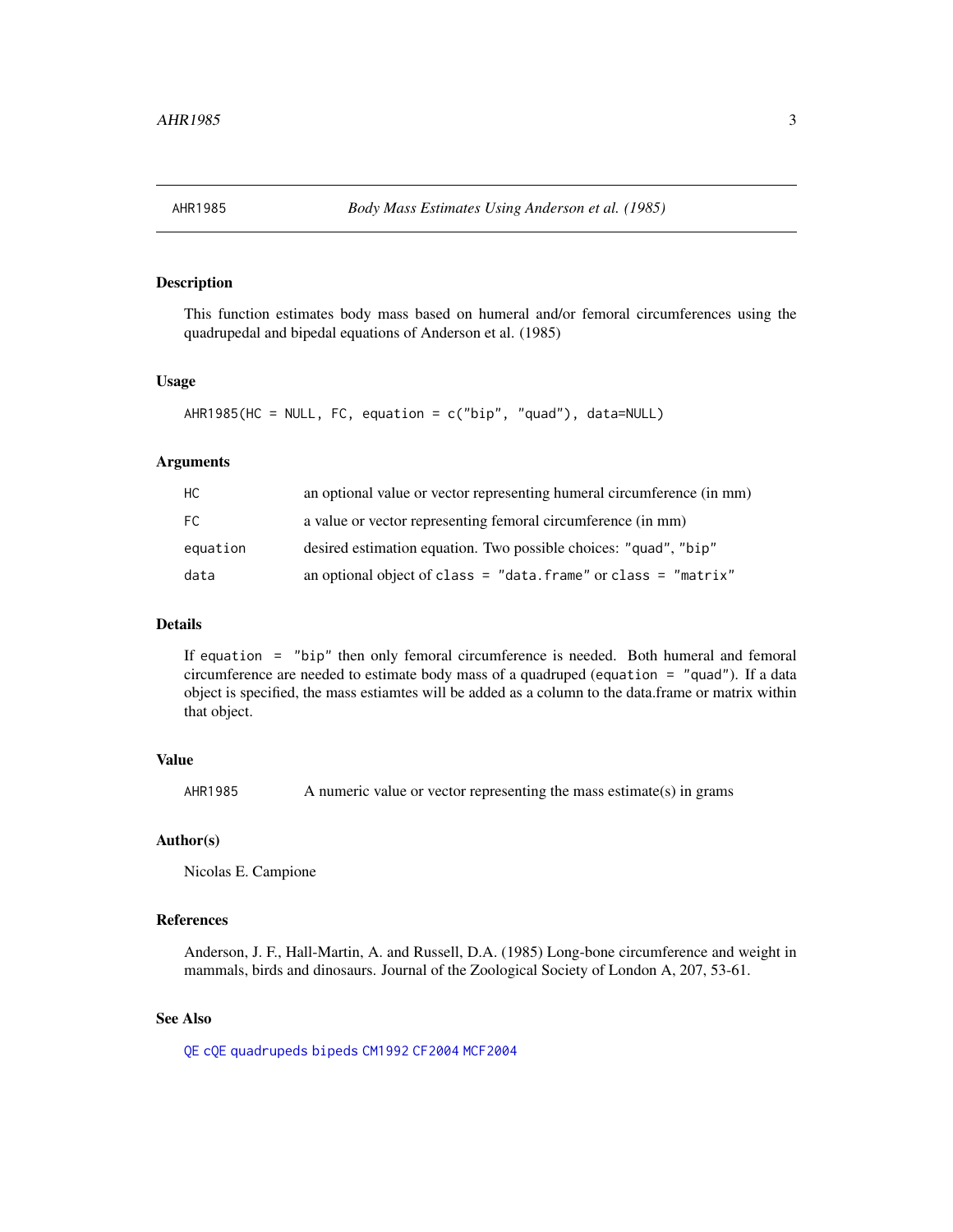4 bipeds

#### Examples

```
##Quadrupedal dinosaurs
data(dinos)
AHR1985(dinos$HC, dinos$FC, equation = "quad", data = dinos)
##Bipedal dinosaurs
data(dinosbip)
AHR1985(HC=NULL, dinosbip$FC, equation = "bip", data = dinosbip)
```
<span id="page-3-1"></span>bipeds *Body Mass Estimates Using cQE, AHR1985, CF2004, and CM1992*

#### Description

This function returns body mass estimates for bipeds based on minimum femoral circumference using a set of five equations (intended for non-avian dinosaurs)

#### Usage

bipeds(FC,  $cQE.eq = "raw", cQE.cor = 2, data = NULL)$ 

#### **Arguments**

| FC.     | a value or vector representing femoral circumference (should be in mm)                                 |
|---------|--------------------------------------------------------------------------------------------------------|
| c0E.eq  | desired estimation equation for the cOE. Two possible choices (See $\text{cOE}$ ). "raw"<br>is default |
| c0E.cor | correction factor to be used ( $\alpha^2$ ). The default is 2, as per Campione et al. (2014)           |
| data    | an optional object of class = "data. frame" or class = "matrix"                                        |

#### Details

This function returns estimates from five equations intented for terrestrial bipeds (in particular nonavian dinosaurs): Campione et al. (2014); Campione (in review); Anderson et al. (1985); Christiansen and Farina (2004); Campbell and Marcus (1992). For more details please see the specific functions.

If a data object is specified, the mass estiamtes and additional results will be added as columns to the data.frame or matrix within that object.

#### Value

Nine numeric values or columns are returned (all masses are in grams):

| c0E       | A numeric value or vector of mass estimates using cQE                                                                                                        |
|-----------|--------------------------------------------------------------------------------------------------------------------------------------------------------------|
| upper.c0E | A numeric value or vector representing the upper prediction error of the cQE<br>based on that derived for the specific equation in Campione and Evans (2012) |
| lower.cOE | A numeric value or vector representing the lower prediction error of the cQE                                                                                 |

<span id="page-3-0"></span>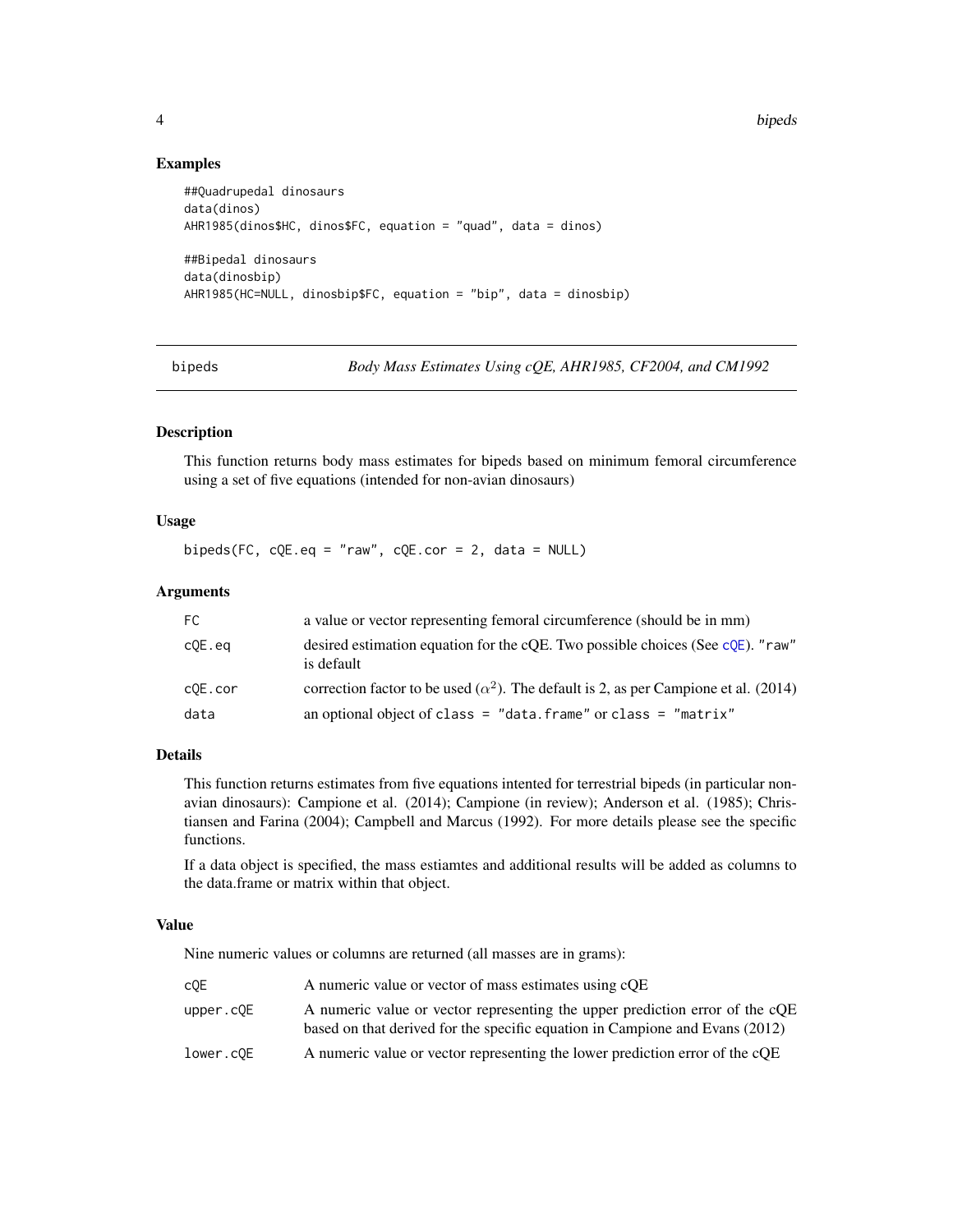#### <span id="page-4-0"></span> $CF2004$  5

| qcQE       | A numeric value or vector of mass estimates using qcQE (quadratic equation)                                                              |
|------------|------------------------------------------------------------------------------------------------------------------------------------------|
| upper.gc0E | A numeric value or vector representing the upper prediction error of qcQE de-<br>rived for the specific equation in Campione (in review) |
| lower.gcQE | A numeric value or vector representing the lower prediction error of qcQE                                                                |
| AHR1985    | A numeric value or vector of mass estimates using Anderson et al. (1985)                                                                 |
| CF2004     | A numeric value or vector of mass estimates using Christiansen and Farina<br>(2004)                                                      |
| CM1992     | A numeric value or vector of mass estimates using Campbell and Marcus (1992)                                                             |

#### Author(s)

Nicolas E. Campione

#### References

Anderson, J. F., Hall-Martin, A. and Russell, D.A. (1985) Long-bone circumference and weight in mammals, birds and dinosaurs. Journal of the Zoological Society of London A, 207, 53-61.

Campbell Jr., K.E. and Marcus, L. (1992) The relationships of hindlimb bone dimensions to body weight in birds. Natural History Museum of Los Angeles County Science Series, 36, 395-412.

Campione, N. E., Evans, D. C., Brown, C. M. and Carrano, M. T. (2014) Body mass estimation in non-avian bipeds using a theoretical conversion to quadruped stylopodial proportions. Methods in Ecology and Evolution, 5(9), 913-923.

Campione, N. E. (in review) Extrapolation of a universal scaling relationship for estimating body masses in extinct terrestrial vertebrates.

Christiansen, P. and Farina, R. A. (2004) Mass prediction in theropod dinosaurs. Historical Biology, 16, 85-92.

#### See Also

[cQE](#page-6-1) [AHR1985](#page-2-1) [CF2004](#page-4-1) [CM1992](#page-5-1)

<span id="page-4-1"></span>

CF2004 *Body Mass Estimates Using Christiansen and Farina (2004)*

#### Description

This function is meant for bipedal mass estimate (in particular theropod dinosaurs) and presently only estimates body mass based on the femoral circumference equation of Christiansen and Farina (2004) derived from volumetric reconstructions of theropod dinosaurs

#### Usage

 $CF2004(FC, data = NULL)$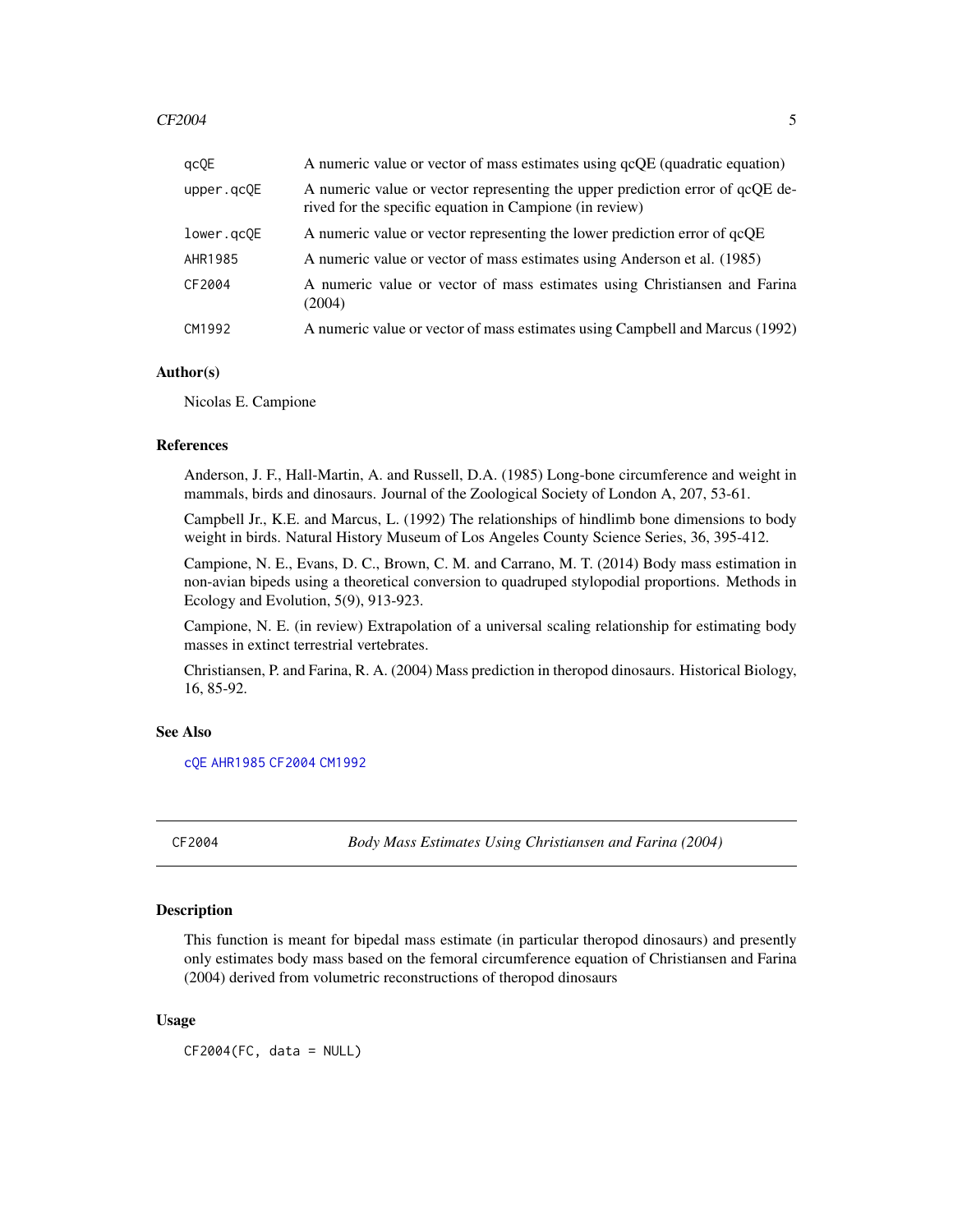#### <span id="page-5-0"></span>Arguments

| FC   | a value or vector representing femoral circumference (in mm)    |
|------|-----------------------------------------------------------------|
| data | an optional object of class = "data. frame" or class = "matrix" |

#### Details

If a data object is specified, the mass estiamtes will be added as a column to the data.frame or matrix within that object.

#### Value

#### Author(s)

Nicolas E. Campione

#### References

Christiansen, P. and Farina, R. A. (2004) Mass prediction in theropod dinosaurs. Historical Biology, 16, 85-92.

#### See Also

[cQE](#page-6-1) [bipeds](#page-3-1) [AHR1985](#page-2-1) [CM1992](#page-5-1)

#### Examples

##Bipedal dinosaurs data(dinosbip) CF2004(dinosbip\$FC, data = dinosbip)

<span id="page-5-1"></span>CM1992 *Body Mass Estimates Using Campbell and Marcus (1992)*

#### Description

This function estimates body mass based on femoral circumference using the avian equation of Campbell and Marcus (1992)

#### Usage

CM1992(FC, data = NULL)

| FC   | a value of vector representing femoral circumference (in mm)    |
|------|-----------------------------------------------------------------|
| data | an optional object of class = "data. frame" or class = "matrix" |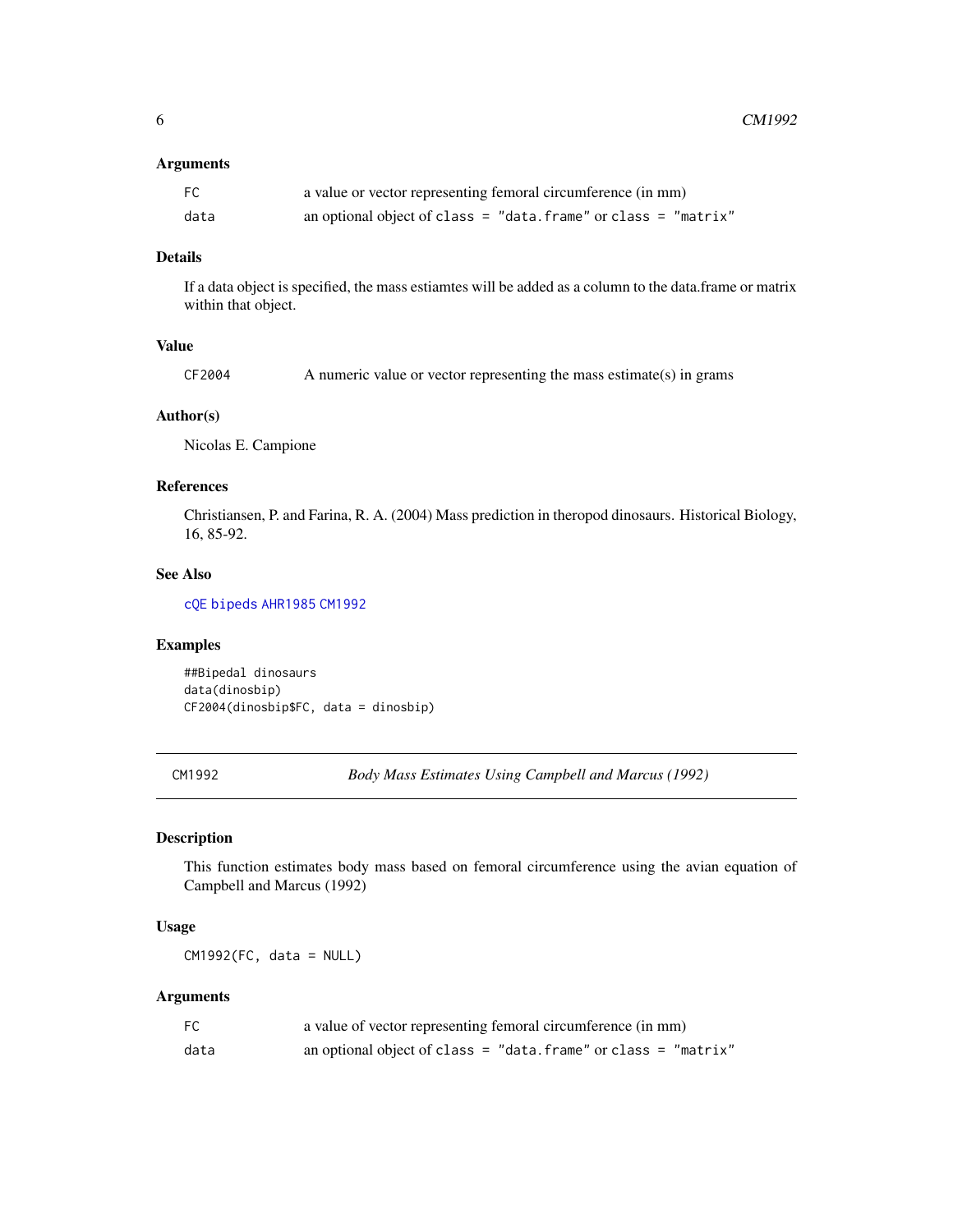<span id="page-6-0"></span>If a data object is specified, the mass estiamtes will be added as a column to the data.frame or matrix within that object.

#### Value

CM1992 A numeric value or vector representing the mass estimate(s) in grams

#### Author(s)

Nicolas E. Campione

#### References

Campbell Jr., K.E. and Marcus, L. (1992) The relationships of hindlimb bone dimensions to body weight in birds. Natural History Museum of Los Angeles County Science Series, 36, 395-412.

#### See Also

[cQE](#page-6-1) [bipeds](#page-3-1) [AHR1985](#page-2-1) [CF2004](#page-4-1)

#### Examples

```
##Bipedal dinosaurs
data(dinosbip)
CM1992(dinosbip$FC, data = dinosbip)
```
<span id="page-6-1"></span>cQE *Body Mass Estimates Using Bipedal Correction Factor*

#### Description

This function presents equations from Campione et al. (2014) for esimating body mass in bipeds using minimum femoral circumference and based on a correction of the quadrupedal equations from Campione and Evans (2012)

#### Usage

```
cQE(FC, equation = "raw", cor = 2, quadratic = FALSE, data = NULL)
```

| FC.       | a value or vector representing femoral circumference (in mm)                                           |
|-----------|--------------------------------------------------------------------------------------------------------|
| equation  | desired estimation equation. Two possible choices (See Details)                                        |
| cor       | correction factor to be used ( $\alpha^2$ ). The default is 2, as per Campione et al. (2014)           |
| quadratic | a logical indicating whether estimates based on the quadratic equation should be<br>used (See Details) |
| data      | an optional object of class = "data. frame" or class = "matrix"                                        |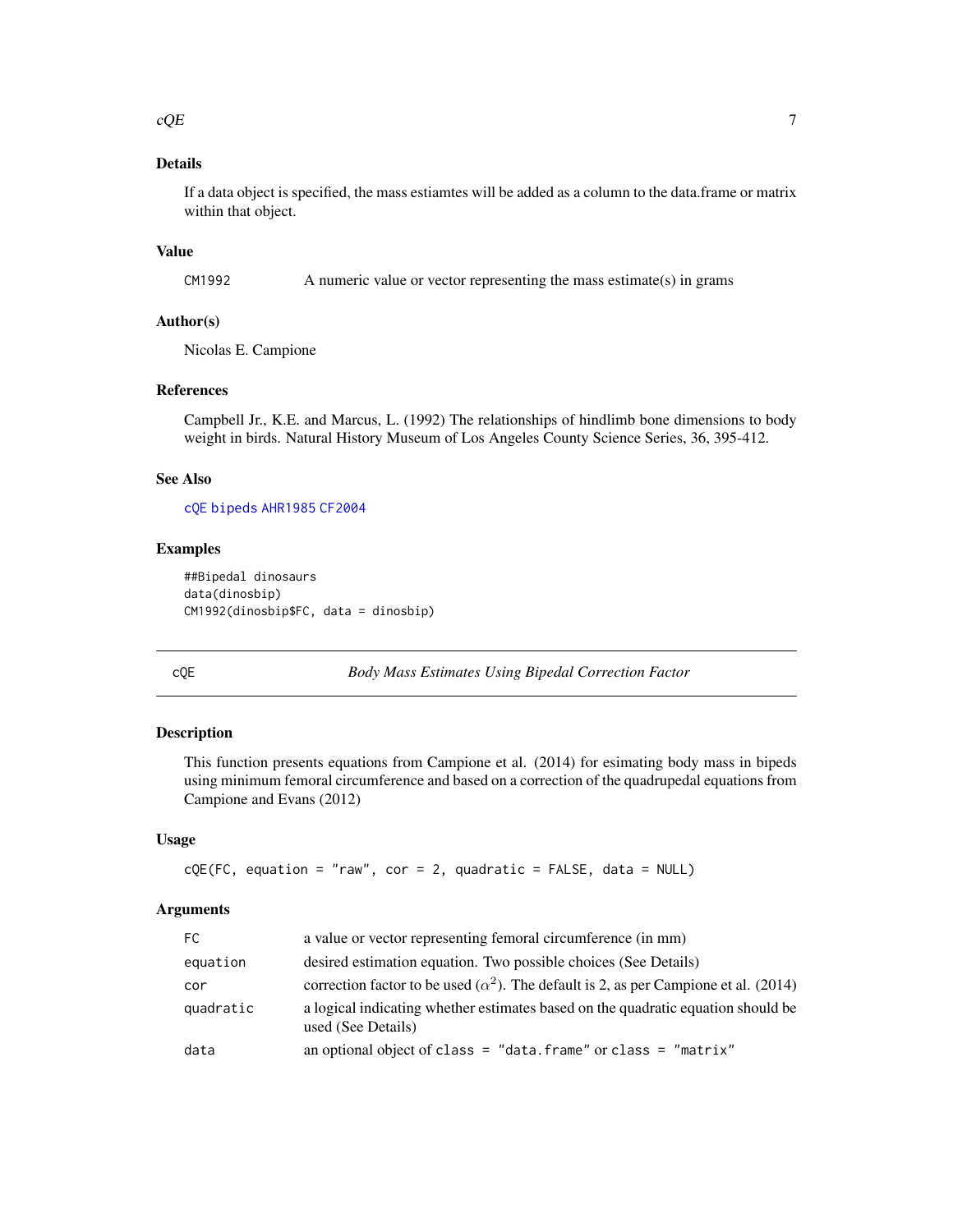The function includes two different equations. equation = "raw" (default) applies the correction factor derived in Campione et al. (2014) to the raw (non-phylogenetically corrected) bivariate regression equation from Campione and Evans (2012). equation = "phylocor" applies the same correction factor to the phylogenetically corrected equation presented in the same study.

cor = 2 refers to the correction factor  $(\alpha^2)$  to be used. The default (cor = 2) refers the initial derivation in Campione et al. (2014), however, this value can be modified based on the level of eccentricity of the femur. A set of values for cor corresponding to set eccentricities can be found in table S2 of Campione et al. (2014).

If quadratic = TRUE, then a second set of estimates will be returned based on a quadratic estimation equation (Campione in review).

If a data object is specified, the mass estiamtes and additional results will be added as columns to the data.frame or matrix within that object.

#### Value

Eight numeric values or columns are returned if quadratic  $=$  TRUE (identified by q):

| log.cQE    | A numeric value or vector representing the mass estimate(s) in $log10$ grams                                                        |
|------------|-------------------------------------------------------------------------------------------------------------------------------------|
| c0E        | A numeric value or vector representing the mass estimate(s) in grams                                                                |
| lower.cOE  | A numeric value or vector representing the lower prediction error derived for the<br>specific equation in Campione and Evans (2012) |
| upper.cQE  | A numeric value or vector representing the upper prediction error                                                                   |
| log.qcQE   | A numeric value or vector representing the mass estimate(s) in log10 grams<br>using a quadratic equation                            |
| qcQE       | A numeric value or vector representing the mass estimate(s) in grams                                                                |
| lower.gcOE | A numeric value or vector representing the lower prediction error derived for the<br>specific equation by Campione (in review)      |
| upper.gcQE | A numeric value or vector representing the upper prediction error                                                                   |

#### Author(s)

Nicolas E. Campione

#### References

Campione, N. E. and Evans, D. C. (2012) A universal scaling relationship between body mass and proximal limb bone dimensions in quadrupedal terrestrial tetrapods. BMC Biology, 10, 60.

Campione, N. E., Evans, D. C., Brown, C. M. and Carrano, M. T. (2014) Body mass estimation in non-avian bipeds using a theoretical conversion to quadruped stylopodial proportions. Methods in Ecology and Evolution, 5(9), 913-923.

Campione, N. E. (in review) Extrapolation of a universal scaling relationship for estimating body masses in extinct terrestrial vertebrates.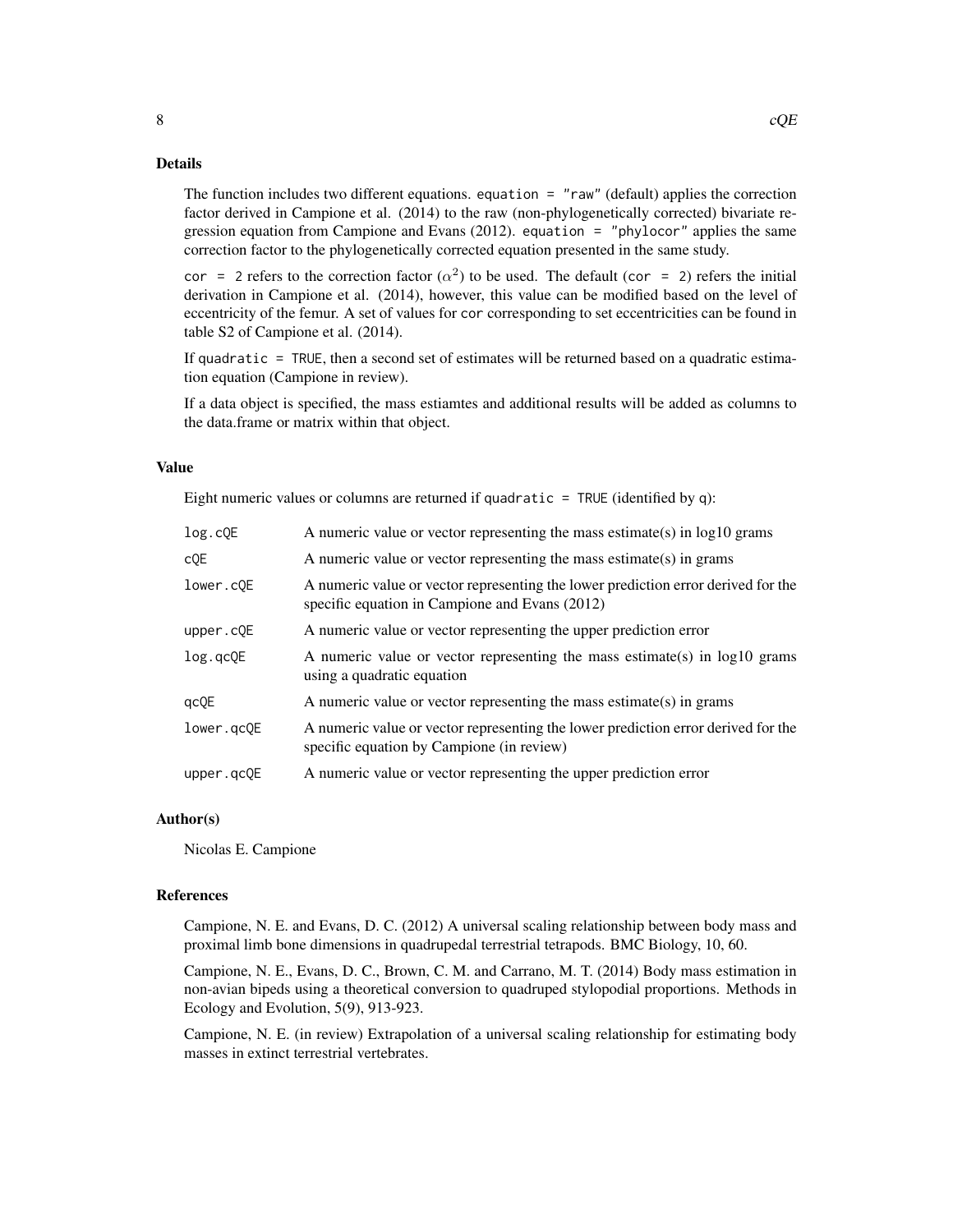<span id="page-8-0"></span>dinos 9

#### See Also

[QE](#page-13-1) [bipeds](#page-3-1) [AHR1985](#page-2-1) [CF2004](#page-4-1) [CM1992](#page-5-1)

#### Examples

##Bipedal dinosaurs data(dinosbip)

#Estimates for Tyrannosaurus (FMNH PR 2081 "Sue") sue<-which(dinosbip\$Taxon=="TyrannosaurusFMNH2081") cQE(dinosbip\$FC[sue]) #default correction factor cQE(dinosbip\$FC[sue], cor = 1.815) #based on eccentricity of the femur

##Estimates of bipedal dinosaurs using phylogeneteically corrected linear and quadratic equations cQE(dinosbip\$FC, equation = "phylocor", cor = dinosbip\$cor, quadratic = TRUE, data = dinosbip)

dinos *Dinosaur data from Campione and Evans 2012*

#### Description

Humeral and Femoral circumference data for eight quadrupedal dinosaurs

#### Usage

data(dinos)

#### Format

A data frame with 8 observations and the following 3 variables.

- Taxon a factor with levels Brachiosaurs Corythosaurus Diplodocus Iguanodon Protoceratops Stegosaurus Styracosaurus Triceratops
- HC a numeric vector of humeral circumferences
- FC a numeric vector of femoral circumferences

#### Source

Campione, N. E. and Evans, D. C. (2012) A universal scaling relationship between body mass and proximal limb bone dimensions in quadrupedal terrestrial tetrapods. BMC Biology, 10, 60.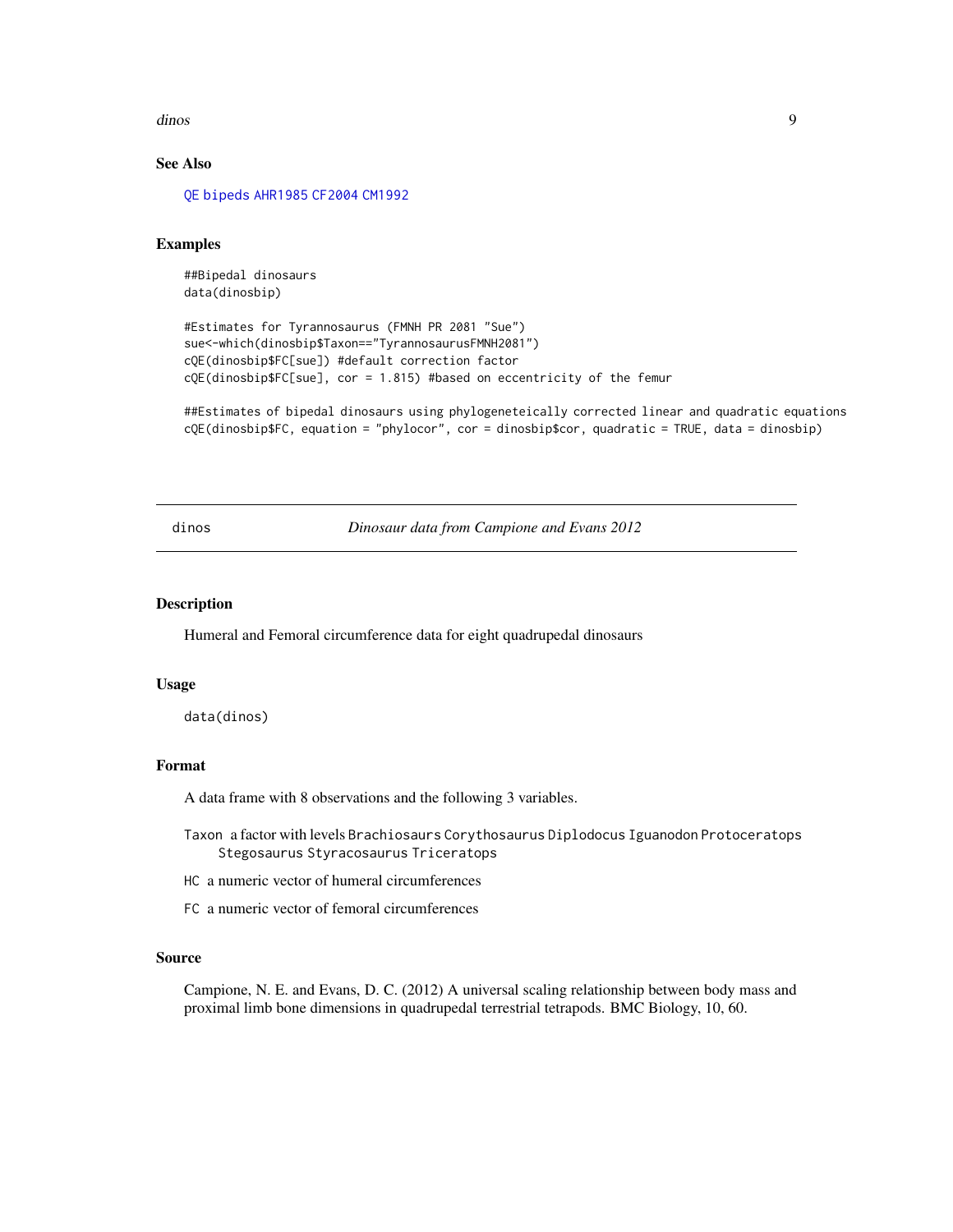<span id="page-9-0"></span>

#### Description

Femoral circumference data for 34 bipedal dinosaurs

#### Usage

data(dinosbip)

#### Format

A data frame with 34 observations and the following 3 variables.

Taxon a factor with the taxon names

FC a numeric vector of femoral circumferences

cor a numeric vector with the correction factor  $(\alpha^2)$  values to be used in cQE

#### Source

Campione, N. E., Evans, D. C., Brown, C. M. and Carrano, M. T. (2014) Body mass estimation in non-avian bipeds using a theoretical conversion to quadruped stylopodial proportions. Methods in Ecology and Evolution, 5(9), 913-923.

<span id="page-9-1"></span>MCF2004 *Body Mass Estimates Using Mazzetta et al. (2004)*

#### Description

This function is meant for quadrupedal mass estimates (in particularly sauropod dinosaurs) and presently only estimates body mass based on the femoral circumference equation of Mazzetta et al. (2004) derived from volumetric reconstructions of sauropod dinosaurs

#### Usage

MCF2004(FC, data = NULL)

| FC   | a value or vector representing femoral circumference (in mm)    |
|------|-----------------------------------------------------------------|
| data | an optional object of class = "data. frame" or class = "matrix" |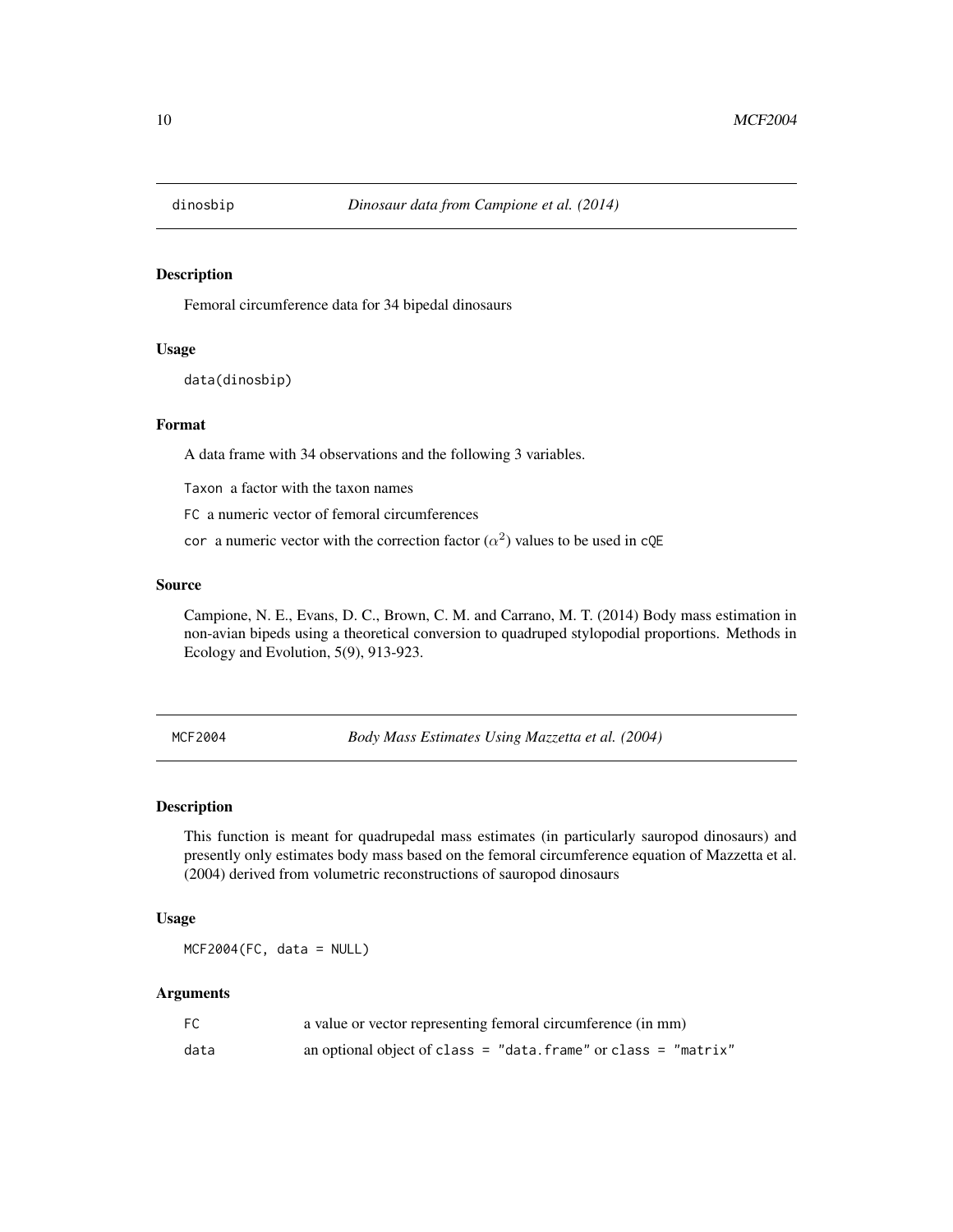<span id="page-10-0"></span>If a data object is specified, the mass estiamtes will be added as a column to the data.frame or matrix within that object.

#### Value

MCF2004 A numeric value or vector representing the mass estimate(s) in grams

#### Author(s)

Nicolas E. Campione

#### References

Mazzetta, G. V., Christiansen, P. and Farina, R. A. (2004) Giants and bizzares: body size of some southern South American Cretaceous dinosaurs. Historical Biology, 16, 71-83.

#### See Also

[QE](#page-13-1) [quadrupeds](#page-14-1) [MR](#page-10-1) [AHR1985](#page-2-1)

#### Examples

```
##Quadrupedal dinosaurs
data(dinos)
MCF2004(dinos$FC, data = dinos)
```
<span id="page-10-1"></span>MR *Body Mass Estimates Using Campione and Evans (2012)*

#### Description

This function presents the multiple regressions equations from Campione and Evans (2012) for esimating body mass in terretrial vertebartes using humeral and femoral circumferences

#### Usage

```
MR(HC, FC, equation = c("raw","phylocor"), data = NULL)
```

| НC       | a value or vector representing humeral circumference (in mm)    |
|----------|-----------------------------------------------------------------|
| FC.      | a value or vector representing femoral circumference (in mm)    |
| equation | desired estimation equation. Two possible choices (See Details) |
| data     | an optional object of class = "data. frame" or class = "matrix" |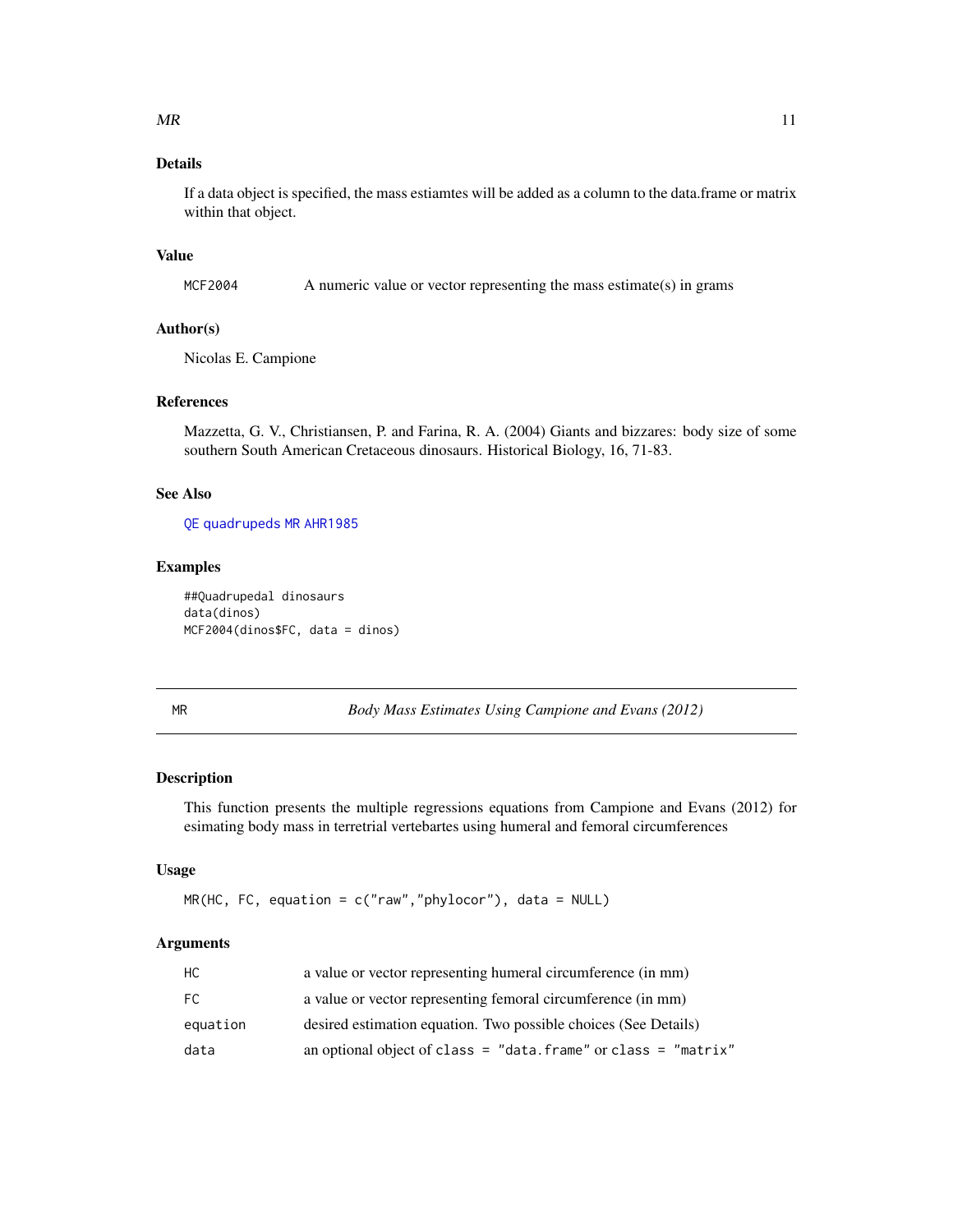<span id="page-11-0"></span>The function includes two different equations. equation =  $"raw"$  applies the multiple regression based on the raw (non-phylogenetically corrected) relationship - equation 5 of Campione and Evans (2012). equation = "phylocor" applies the multiple regressions taking phylogenetic relationships into account - equation 6 of Campione and Evans (2012).

If a data object is specified, the mass estiamtes and additional results will be added as columns to the data.frame or matrix within that object.

#### Value

Four numeric values or columns are returned:

|          | $log$ masstimate A numeric value or vector representing the mass estimate(s) in $log10$ grams                                                     |
|----------|---------------------------------------------------------------------------------------------------------------------------------------------------|
| ΜR       | A numeric value or vector representing the mass estimate(s) in grams                                                                              |
| upper.MR | A numeric value or vector representing the upper prediction error based on that<br>derived for the specific equation by Campione and Evans (2012) |
| lower.MR | A numeric value or vector representing the lower prediction error                                                                                 |

#### Author(s)

Nicolas E. Campione

#### References

Campione, N. E. and Evans, D. C. (2012) A universal scaling relationship between body mass and proximal limb bone dimensions in quadrupedal terrestrial tetrapods. BMC Biology, 10, 60.

#### See Also

[QE](#page-13-1) [quadrupeds](#page-14-1) [AHR1985](#page-2-1) [MCF2004](#page-9-1)

#### Examples

##Dinosaur data from Campione and Evans (2012) for quadrupedal dinosaurs data(dinos)

##Combined equation based on the raw regression MR(dinos\$HC, dinos\$FC, equation = "raw", data = dinos)

##Combined equation based on the phylogenetically corrected regression, data not specified MR(dinos\$HC, dinos\$FC, equation = "phylocor")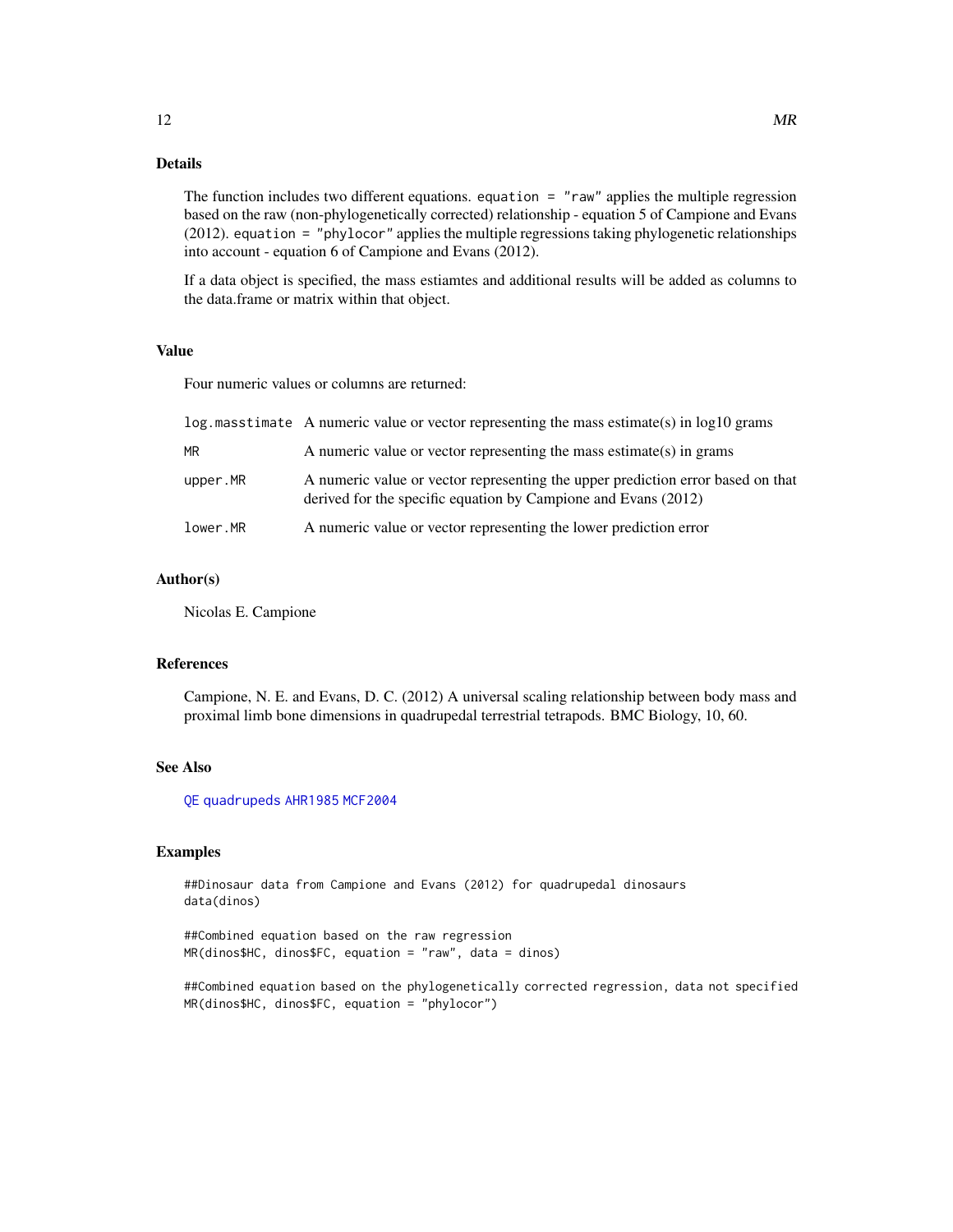<span id="page-12-0"></span>

#### Description

This function calculates the percent prediction error of a sample based on the predicted and true values

#### Usage

ppe(true, pred, abs = TRUE)

#### Arguments

| true | a numeric vector representing the true value on which a prediction (pred) will<br>be compared        |
|------|------------------------------------------------------------------------------------------------------|
| pred | a numeric vector with the predicted values, must be equal length to true                             |
| abs  | a logical value indicating whether to return the absolute values for ppe, default<br>$is abs = TRUE$ |

#### Details

This function calculates the percent prediction error (ppe) as a scaled residual (Smith 1980), generally based on the absolute residual, so:

$$
ppe = \frac{(|true - pred|)}{pred} \times 100
$$

#### Value

Function returns a list of results, including the a list of all the precent prediction errors, along with the mean, 95 percent confidence intervals, range, and standard deviation.

#### Author(s)

Nicolas E. Campione

#### References

Smith, R. J. (1980) Rethinking allometry. Journal of Theoretical Biology, 87, 97-111.

#### See Also

[see](#page-16-1)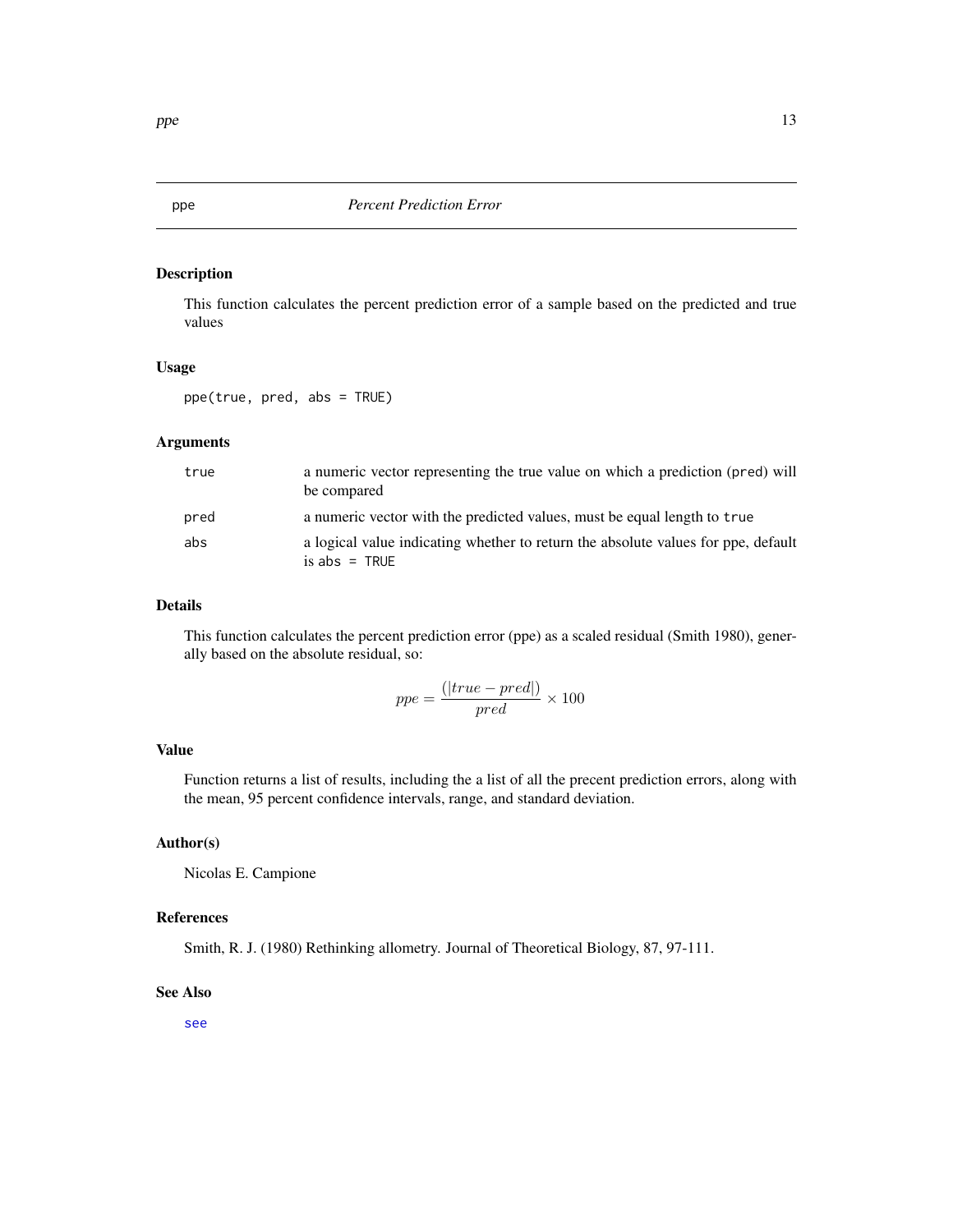QE *Body Mass Estimates Using Combined Humeral and Femoral Circumferences*

#### Description

This function is based on the bivariate regression equations from Campione and Evans (2012) for esimating body mass in terretrial vertebartes using the combined humeral and femoral circumferences

#### Usage

```
QE(HFC = NULL, HC, FC, equation = "raw", quadratic = FALSE, data = NULL)
```
#### Arguments

| <b>HFC</b> | a value or vector representing the combined humeral and femoral circumfer-<br>ences                    |
|------------|--------------------------------------------------------------------------------------------------------|
| HC         | a value or vector representing humeral circumference (in mm)                                           |
| FC.        | a value or vector representing femoral circumference (in mm)                                           |
| equation   | desired estimation equation. Two possible choices (See Details)                                        |
| quadratic  | a logical indicating whether estimates based on the quadratic equation should be<br>used (See Details) |
| data       | an optional object of class = "data. frame" or class = "matrix"                                        |

#### Details

The function includes two different equations. equation =  $"raw"$  (default) applies the nonphylogenetically corrected regression equation - equation 1 of Campione and Evans (2012). equation = "phylocor" applies the phylogenetically corrected regression equation - equation 2 of Campione and Evans (2012).

If HFC is specified, then HC and FC are ignored.

If quadratic = TRUE, then a second set of estimates will be returned based on a quadratic view of the Campione and Evans (2012) data set (Campione in review).

If a data object is specified, the mass estiamtes and additional results will be added as columns to the data.frame or matrix within that object.

#### Value

Eight numeric values or columns are returned if quadratic = TRUE (identified by q):

| log.0E   | A numeric value or vector representing the mass estimate(s) in $log10$ grams                                                        |
|----------|-------------------------------------------------------------------------------------------------------------------------------------|
| 0E       | A numeric value or vector representing the mass estimate(s) in grams                                                                |
| lower.OE | A numeric value or vector representing the lower prediction error derived for the<br>specific equation by Campione and Evans (2012) |

<span id="page-13-1"></span><span id="page-13-0"></span>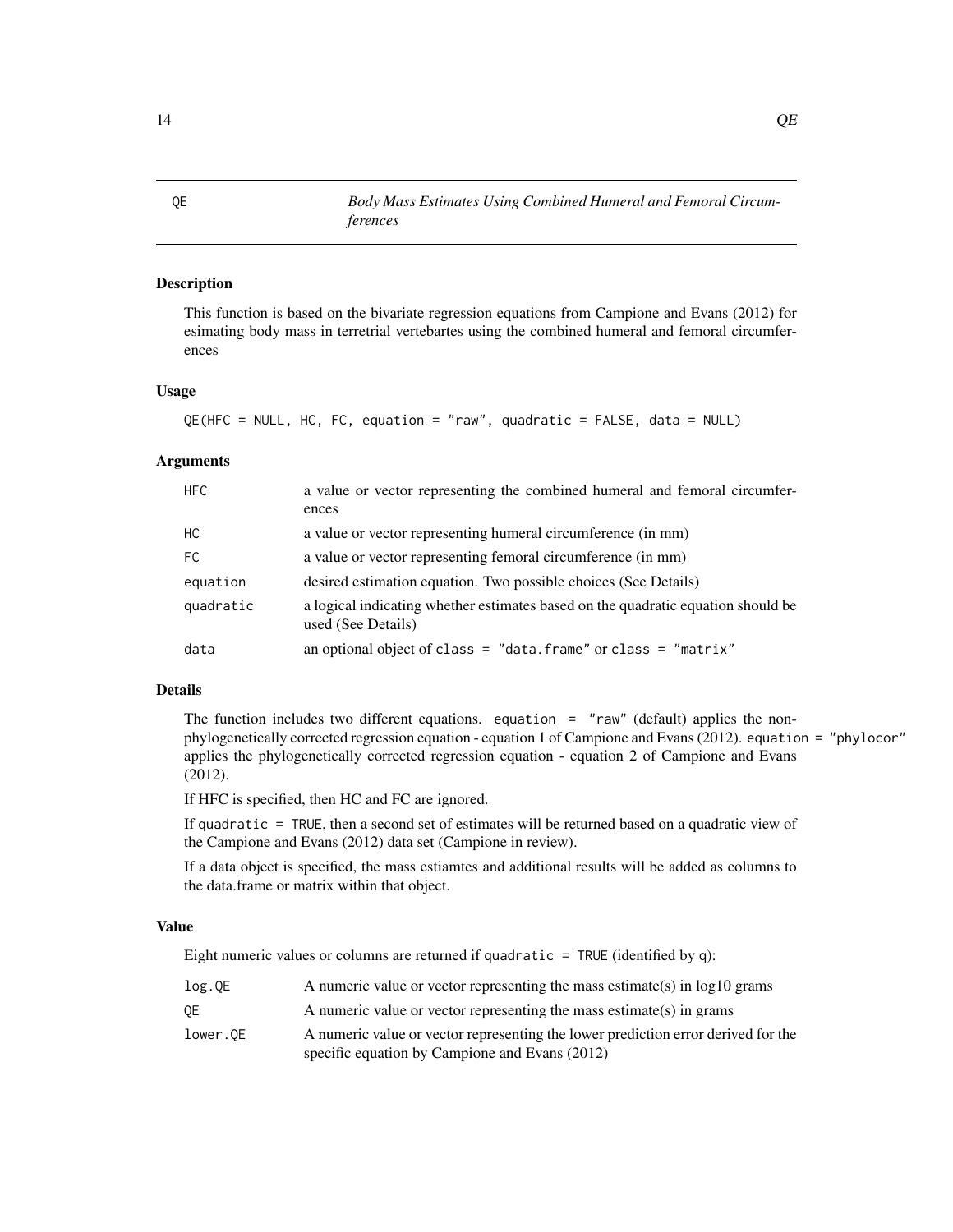#### <span id="page-14-0"></span>quadrupeds 15

| upper.QE  | A numeric value or vector representing the upper prediction error                                                              |
|-----------|--------------------------------------------------------------------------------------------------------------------------------|
| log.qQE   | A numeric value or vector representing the mass estimate(s) in $log10$ grams<br>using a quadratic equation                     |
| qQE       | A numeric value or vector representing the mass estimate(s) in grams                                                           |
| lower.g0E | A numeric value or vector representing the lower prediction error derived for the<br>specific equation by Campione (in review) |
| upper.qQE | A numeric value or vector representing the upper prediction error                                                              |

#### Author(s)

Nicolas E. Campione

#### References

Campione, N. E. and Evans, D. C. (2012) A universal scaling relationship between body mass and proximal limb bone dimensions in quadrupedal terrestrial tetrapods. BMC Biology, 10, 60.

Campione, N. E. (in review) Extrapolation of a universal scaling relationship for estimating body masses in extinct terrestrial vertebrates.

#### See Also

[cQE](#page-6-1) [quadrupeds](#page-14-1) [MR](#page-10-1) [AHR1985](#page-2-1) [MCF2004](#page-9-1)

#### Examples

```
##Dinosaur data from Campione and Evans (2012) for quadrupedal dinosaurs
data(dinos)
```

```
##Combined equation based on the raw regression
QE(HC = dinos$HC, FC = dinos$FC, quadratic = TRUE, data = dinos)
```
##Combined equation based on the phylogenetically corrected regression, data not specified QE(HC = dinos\$HC, FC = dinos\$FC, equation = "phylocor")

<span id="page-14-1"></span>quadrupeds *Body Mass Estimates Using QE, MR, AHR1985, and MCF2004*

#### Description

This function returns body mass estimates for quadrupeds using humeral and/or femoral circumferences (intended for non-avian dinosaurs)

#### Usage

```
quadrupeds(HC, FC, QE_MR.eq = "raw", data = NULL)
```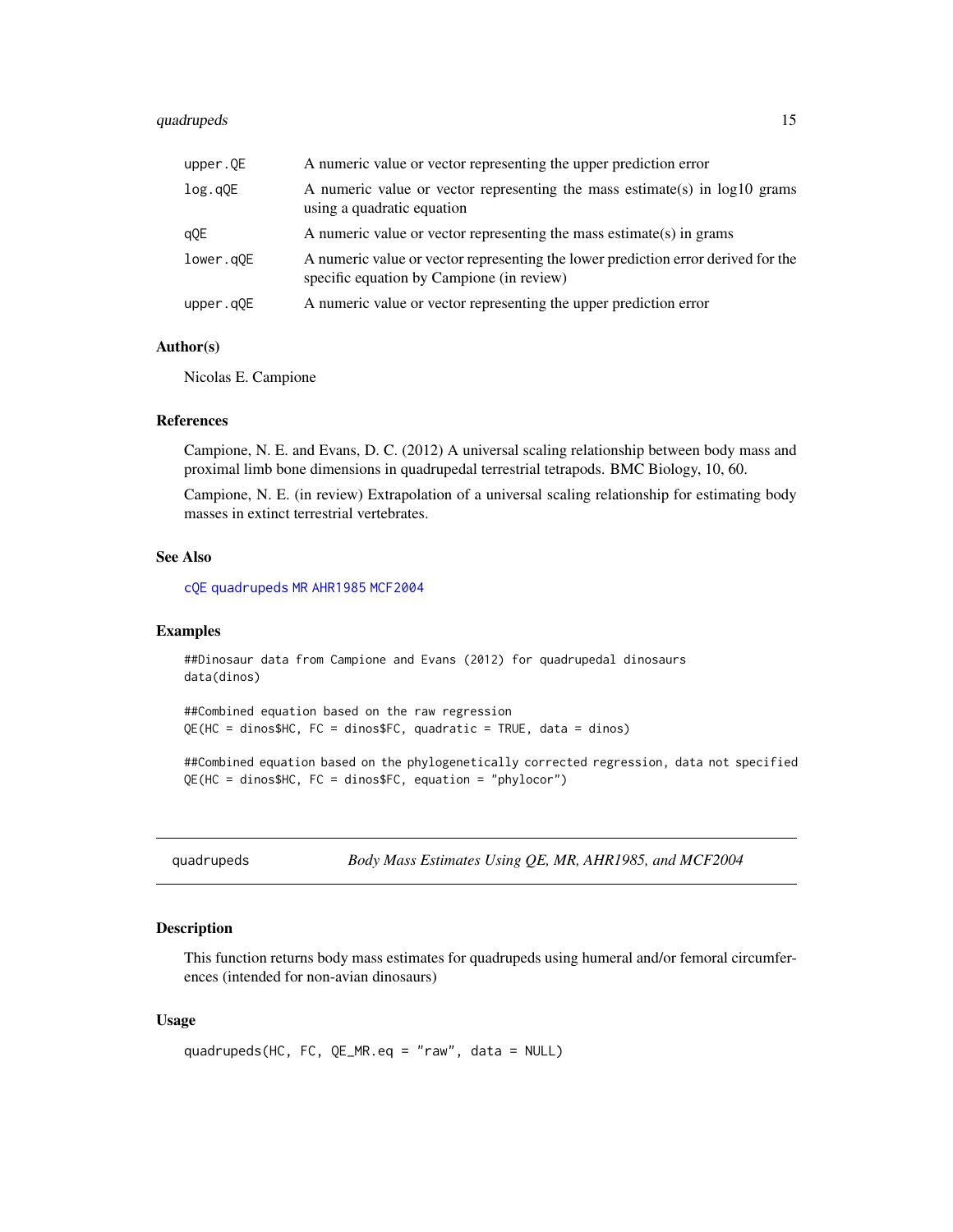#### Arguments

| НC       | a value or vector representing humeral circumference (in mm)                                 |
|----------|----------------------------------------------------------------------------------------------|
| FC.      | a value or vector representing femoral circumference (in mm)                                 |
| QE_MR.eq | desired estimation equations to used by QE and MR. Two possible choices.<br>"raw" is default |
| data     | an optional object of class = "data. frame" or class = "matrix"                              |

#### Details

This function returns estimates from five equations intented for terrestrial quadrupeds (in particular non-avian dinosaurs): two from Campione and Evans (2012) based on bivariate and multiple regression approaches; a quadratic view of the bivariate regression (Campione in review); Anderson et al. (1985); Mazzetta et al. (2004). For more details please see the specific functions.

If a data object is specified, the mass estiamtes and additional results will be added as columns to the data.frame or matrix within that object.

#### Value

11 numeric values or columns are returned (all masses are in grams):

| QE        | A numeric value or vector of mass estimates using QE (bivariate regression)                                                                                 |
|-----------|-------------------------------------------------------------------------------------------------------------------------------------------------------------|
| upper.QE  | A numeric value or vector representing the upper prediction error of the QE<br>based on that derived for the specific equation by Campione and Evans (2012) |
| lower.QE  | A numeric value or vector representing the lower prediction error of the QE                                                                                 |
| qQE       | A numeric value or vector of mass estimates using qQE (quadratic equation)                                                                                  |
| upper.qQE | A numeric value or vector representing the upper prediction error of qQE de-<br>rived for the specific equation in Campione (in review)                     |
| lower.qQE | A numeric value or vector representing the lower prediction error of qQE                                                                                    |
| <b>MR</b> | A numeric value or vector of mass estimates using MR (multiple regression)                                                                                  |
| upper.MR  | A numeric value or vector representing the upper prediction error of the MR<br>based on that derived for the specific equation by Campione and Evans (2012) |
| lower.MR  | A numeric value or vector representing the lower prediction error of the MR                                                                                 |
| AHR1985   | A numeric value or vector of mass estimates using Anderson et al. (1985)                                                                                    |
| MCF2004   | A numeric value or vector of mass estimates using Mazzetta et al. (2004)                                                                                    |

#### Author(s)

Nicolas E. Campione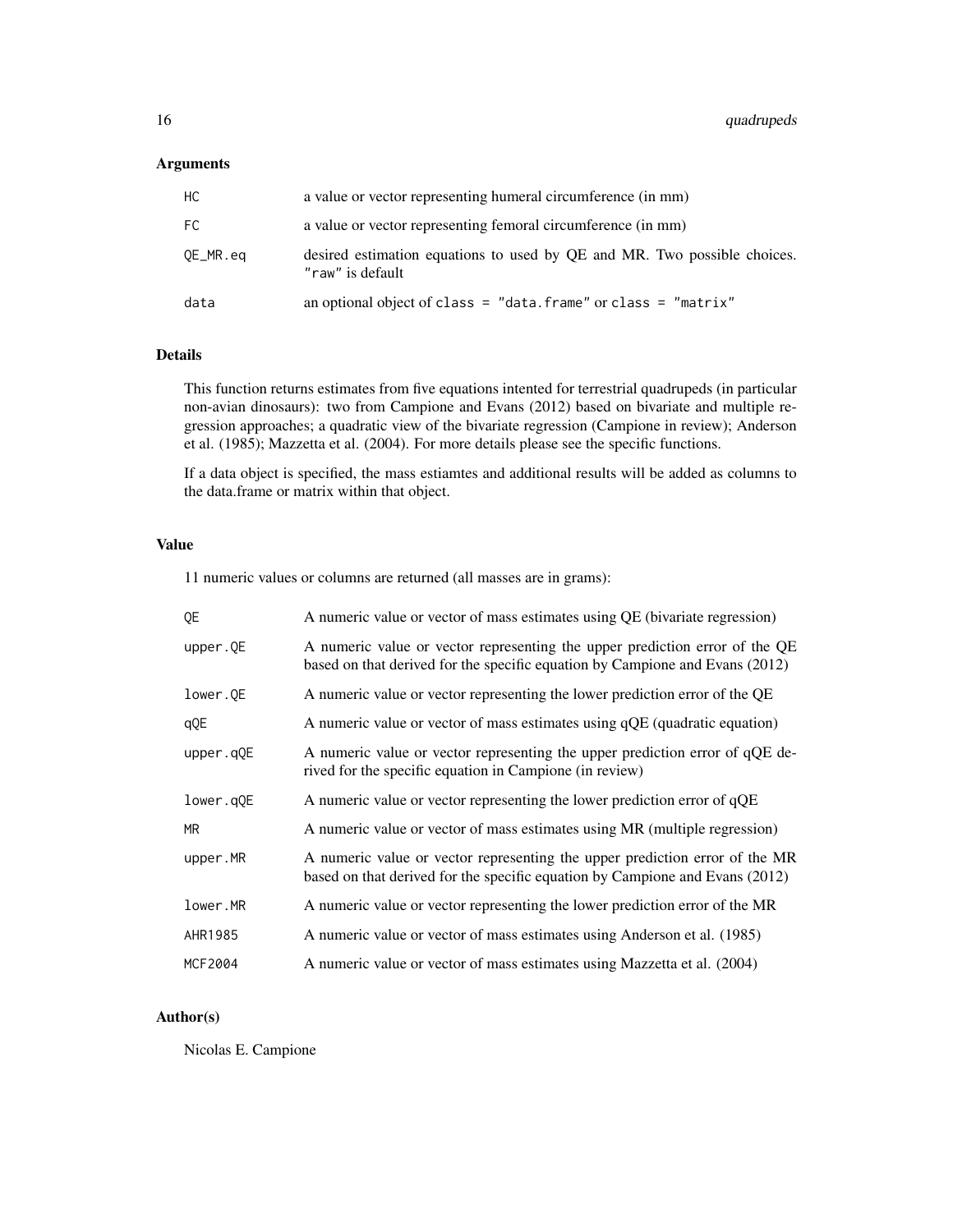#### References

Anderson, J. F., Hall-Martin, A. and Russell, D.A. (1985) Long-bone circumference and weight in mammals, birds and dinosaurs. Journal of the Zoological Society of London A, 207, 53-61.

Campione, N. E. and Evans, D. C. (2012) A universal scaling relationship between body mass and proximal limb bone dimensions in quadrupedal terrestrial tetrapods. BMC Biology, 10, 60.

Campione, N. E. (in review) Extrapolation of a universal scaling relationship for estimating body masses in extinct terrestrial vertebrates.

Mazzetta, G. V., Christiansen, P. and Farina, R. A. (2004) Giants and bizzares: body size of some southern South American Cretaceous dinosaurs. Historical Biology, 16, 71-83.

#### See Also

[QE](#page-13-1) [MR](#page-10-1) [AHR1985](#page-2-1) [MCF2004](#page-9-1)

<span id="page-16-1"></span>see *Standard Error of the Estimate*

#### Description

This function computes the standard error of the estimate based on the actual and predicted values

#### Usage

see(true, pred)

#### Arguments

| true | a numeric vector representing the true values                                    |
|------|----------------------------------------------------------------------------------|
| pred | a numeric vector representing the predicted values, must be equal length to true |

#### Details

This function calculates the standard error of the estimate (see) as a scaled residual, so:

$$
see = \sqrt{\frac{\sum (true - pred)^2}{N}}
$$

#### Value

Function returns a length one value of the standard error of the estimate

#### Author(s)

Nicolas E. Campione

<span id="page-16-0"></span>see and the set of the set of the set of the set of the set of the set of the set of the set of the set of the set of the set of the set of the set of the set of the set of the set of the set of the set of the set of the s